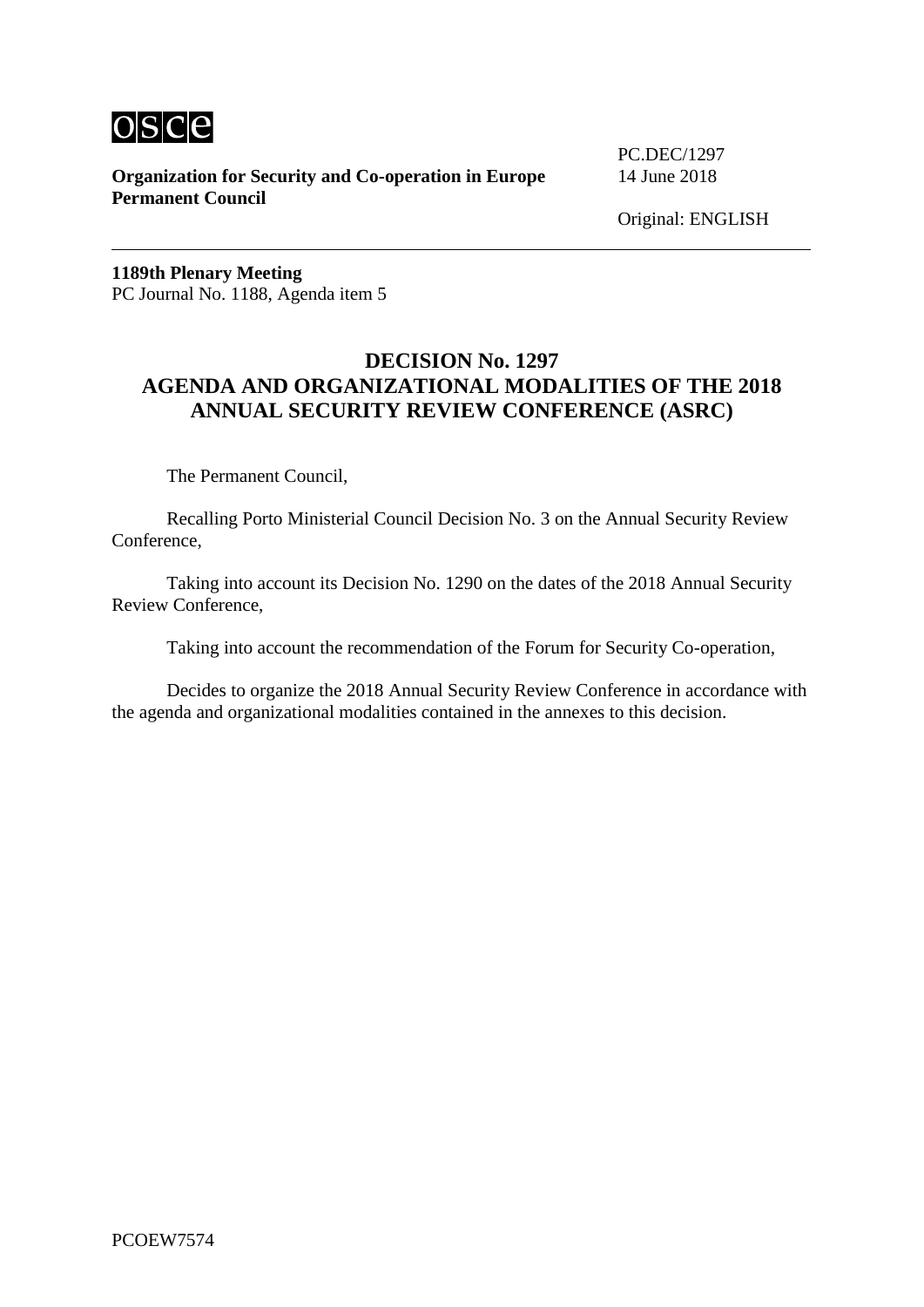PC.DEC/1297 14 June 2018 Annex 1

# **2018 ANNUAL SECURITY REVIEW CONFERENCE**

Vienna, 26–28 June 2018

# **Dialogue, ownership, responsibility to foster security in the OSCE area**

# **Agenda**

| Tuesday, 26 June 2018    |                                                                                                                             |
|--------------------------|-----------------------------------------------------------------------------------------------------------------------------|
| $9.30 - 10.30$ a.m.      | Opening session                                                                                                             |
| 10.30 a.m. $-12.30$ p.m. | Special session: Ensuring security and stability in the OSCE<br>region in the light of developments with respect to Ukraine |
| 12.30 p.m.               | Lunch break                                                                                                                 |
| $2.30 - 4.30$ p.m.       | Working session I: Conflict and crisis situations in the OSCE<br>area: building security and confidence                     |
| 6 p.m.                   | Reception                                                                                                                   |
| Wednesday, 27 June 2018  |                                                                                                                             |
| $10$ a.m. $-12$ noon     | Special session: The Structured Dialogue                                                                                    |
| 12 noon                  | Lunch break                                                                                                                 |

| $2-3.30$ p.m.   | Working session II: Early warning, conflict prevention, crisis<br>management, conflict resolution and post-conflict<br>rehabilitation: lessons learned and the way ahead |
|-----------------|--------------------------------------------------------------------------------------------------------------------------------------------------------------------------|
| $3.30 - 5$ p.m. | Working session III: Conventional arms control and<br>confidence- and security-building measures: challenges and                                                         |

## **Thursday, 28 June 2018**

| $10$ a.m. $-12$ noon | Working session IV: The OSCE and its neighbourhood:<br>challenges and opportunities arising from migration |
|----------------------|------------------------------------------------------------------------------------------------------------|
| 12 noon              | Lunch break                                                                                                |

opportunities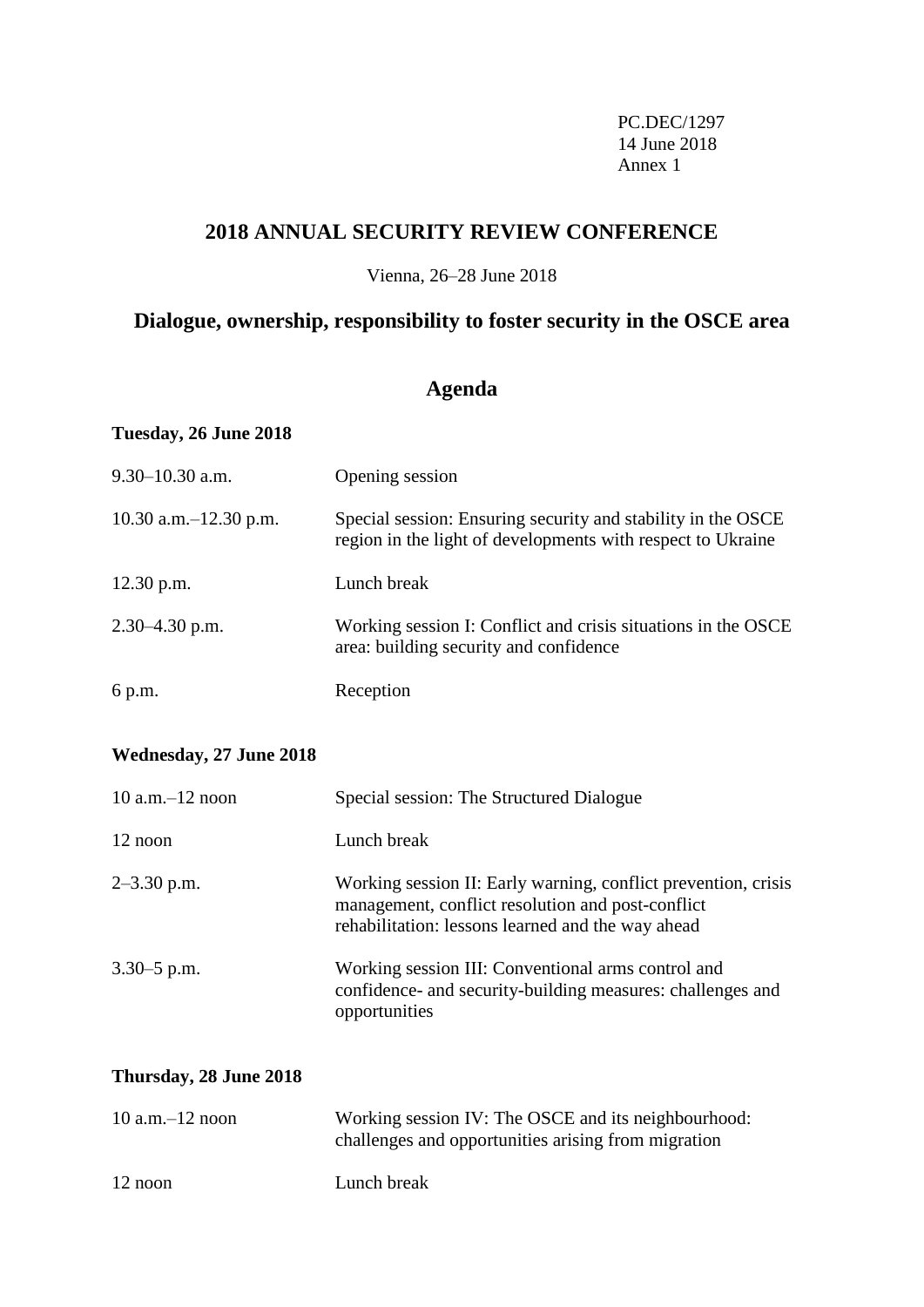- 2 - PC.DEC/1297 14 June 2018 Annex 1

| $2-4$ p.m.    | Working session V: Transnational threats: current and future<br>trends in the OSCE area and beyond |
|---------------|----------------------------------------------------------------------------------------------------|
| $4-4.30$ p.m. | Closing session                                                                                    |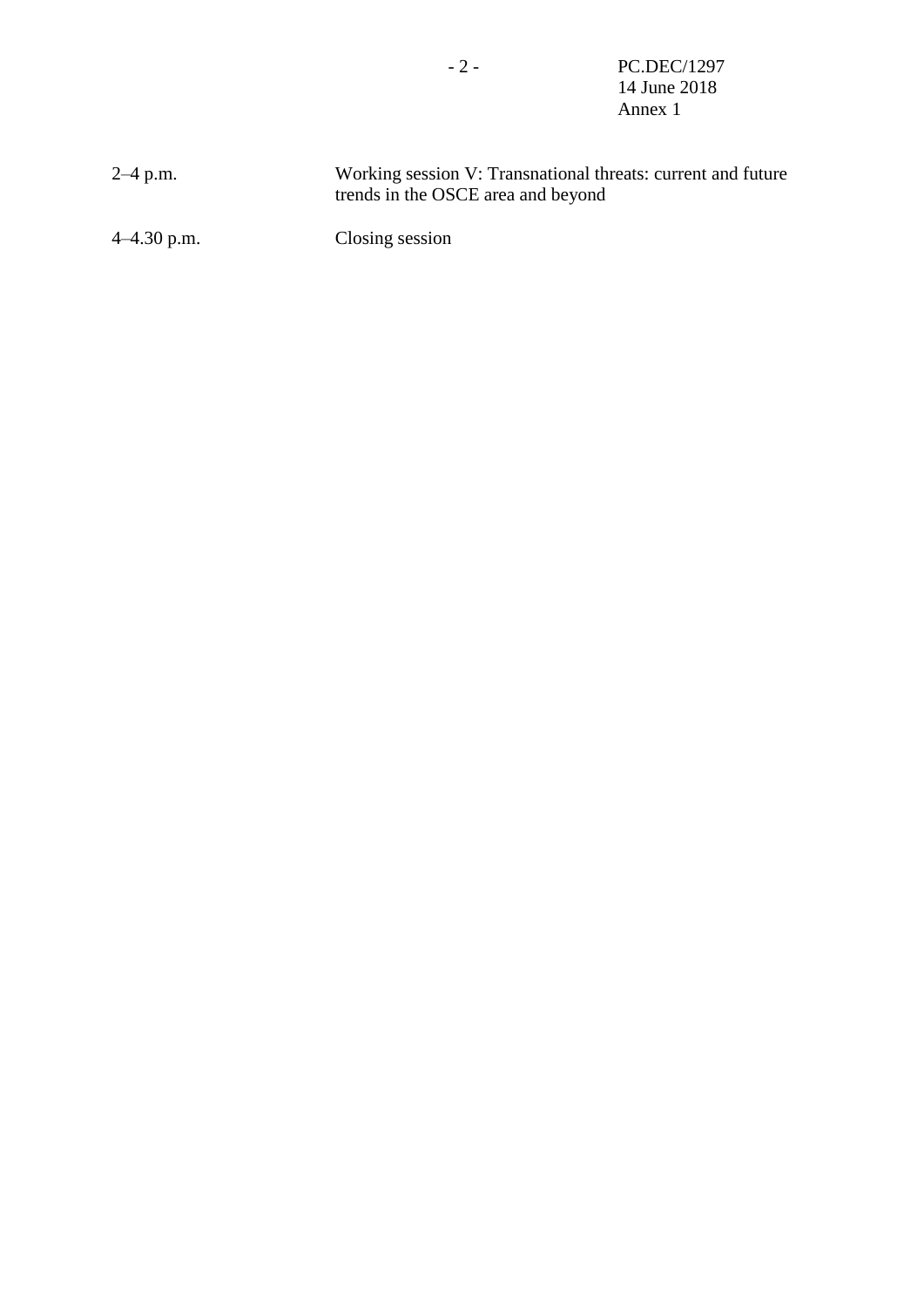PC.DEC/1297 14 June 2018 Annex 2

# **ORGANIZATIONAL MODALITIES OF THE 2018 ANNUAL SECURITY REVIEW CONFERENCE**

Vienna, 26–28 June 2018

## **Background**

The Tenth Meeting of the OSCE Ministerial Council, at Porto, by adopting its Decision No. 3 dated 7 December 2002, established the Annual Security Review Conference (ASRC) to provide a framework for enhancing security dialogue and for reviewing the security work undertaken by the OSCE and its participating States, as well as an opportunity to exchange views on issues related to arms control and confidence- and security-building measures, and to promote the exchange of information and co-operation with relevant international and regional organizations and institutions.

#### **Organization**

A representative of the Chairperson-in-Office will chair the opening and closing sessions. The Secretariat will issue a journal of the Conference.

Each working session will have a moderator and a rapporteur, as will each special session. The Conflict Prevention Centre (CPC) will serve as co-ordinator for the preparation of the working sessions.

The Forum for Security Co-operation (FSC) will contribute to the Conference in accordance with its procedures, mandate and competences. In particular, the third working session will be chaired by the Chairperson of the FSC.

The ASRC will be subject to the Rules of Procedure of the OSCE. The guidelines for organizing OSCE meetings (Permanent Council Decision No. 762) will also be taken into account.

Interpretation from and into all six working languages of the OSCE will be provided at the opening, special, working and closing sessions.

The OSCE Chairmanship-in-Office (Italy) will prepare the work of this year's ASRC, in close co-ordination with the FSC Chairperson and the OSCE Secretariat.

Following the Conference, the Chairperson-in-Office will distribute a comprehensive report of the Conference's proceedings.

The Communication and Media Relations Section (COMMS) will inform the press, as appropriate, and will work in close co-ordination with the Chairmanship.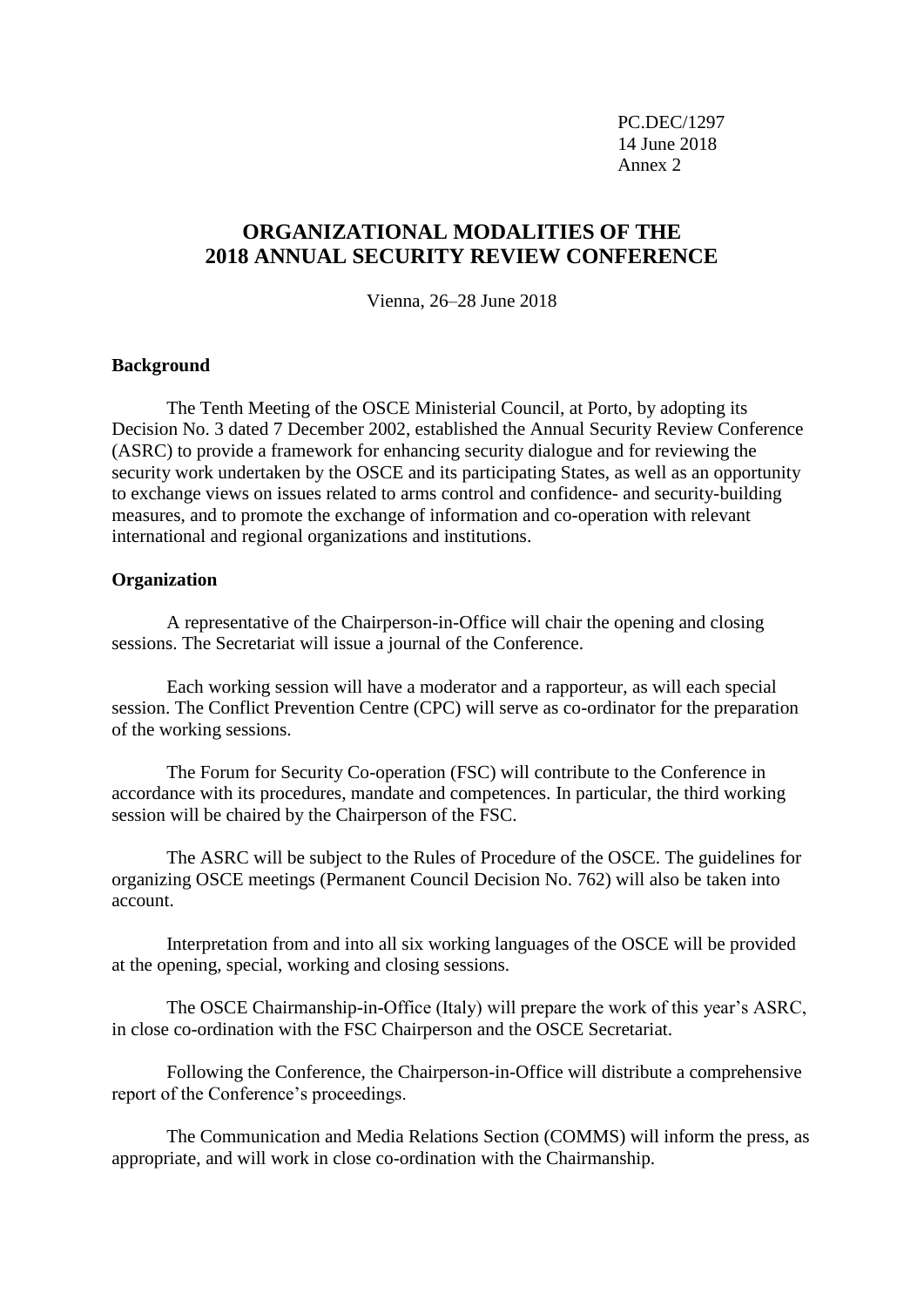## **Participation**

The participating States are encouraged to be represented at a high level, by senior officials from capitals who are responsible for security-related policy in the OSCE area.

The OSCE institutions will participate in the Conference, as will the Secretary General and the CPC. The OSCE Parliamentary Assembly and the Partners for Co-operation are also invited to participate.

The Chairmanship may also invite heads of OSCE field operations to participate in the Conference. Heads of field operations or other high-ranking OSCE officials may also be invited to serve as keynote speakers or moderators.

The international organizations that may be invited are the security-related organizations mentioned in Permanent Council Decision No. 951 of 29 July 2010.

Consideration will be given to the possibility of inviting security-related scientific institutes, think tanks of international standing and NGOs to send keynote speakers or moderators, or to be represented as members of national delegations.

#### **General guidelines for participants**

The work of the ASRC will be conducted in nine sessions. The opening session is intended to set the stage for substantive, focused and interactive discussions during the special and working sessions. The opening session will include welcoming remarks by the Chairmanship-in-Office. The Chairmanship will explore the possibility of inviting high-level special guests to address the Conference.

Each working session and the special sessions will focus on a specific subject, introduced by keynote speakers, whose addresses will be followed by a discussion of relevant topics in accordance with the agenda.

The aim is interactive and free-flowing discussion.

In order to further enhance the effectiveness of security activities across all three dimensions of the OSCE, it is expected that each of the sessions will also address aspects of co-operation with international and regional organizations.

To encourage interactive discussion, interventions by delegations at the opening, special and working sessions should be as concise as possible, not exceeding five minutes in length. Moderators will be asked to enforce these time limits strictly. Prior circulation of statements and interventions will enhance the possibility of free-flowing discussion.

In accordance with the information circular regarding organizational aspects of the Conference sent out by the OSCE Secretariat, participants should inform the OSCE Secretariat of the composition of their delegations to the ASRC by 12 June 2018.

Participating States and other participants in the Conference are invited to submit any written contributions by 12 June 2018.